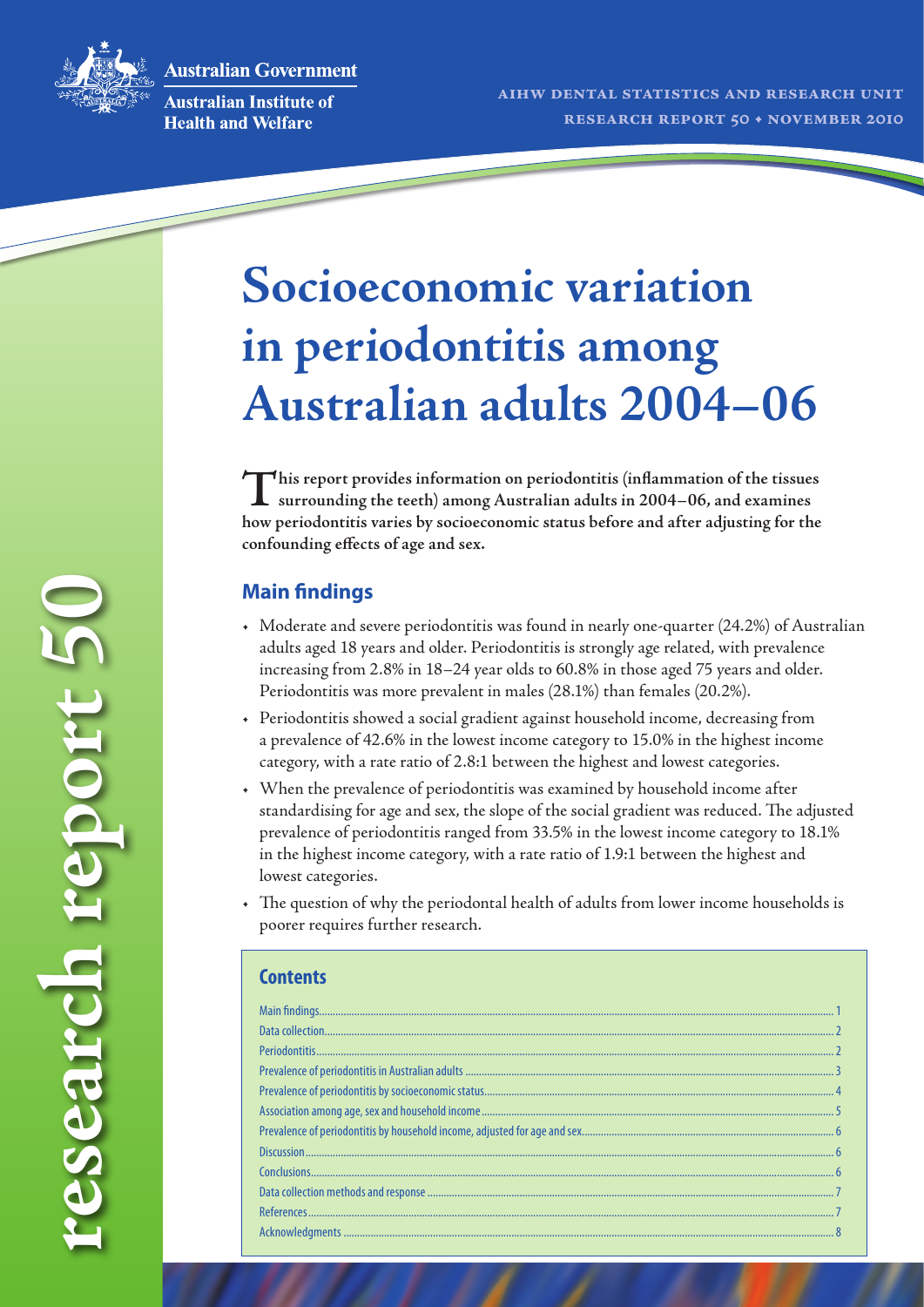## **Data collection**

Findings presented in this publication are based on data collected on a random sample of persons in Australia from the National Survey of Adult Oral Health in 2004–06 (Slade et al. 2007). See the back of the report for further details on participation and methods.

## **Periodontitis**

Periodontitis affects both the superficial gingivae and the deeper supporting periodontal tissues, including attachment between teeth and bone. The loss of attachment between teeth and bone can result in the formation of periodontal pockets that harbour dental plaque, which is difficult for people to clean at home. Professional treatment can clean periodontal pockets, and interventions are available to reduce the depth of pockets and their progression to destruction of deeper tissues. Cycles of inflammation in the gingival and periodontal tissues, and their resolution, are associated with destruction of, and shrinking or recession of, the periodontal tissues, thus exposing the root surfaces of the teeth.

Formation of periodontal pockets and/or recession of periodontal tissues can occur in all such tissues of teeth present in the mouth. However, such progression of periodontitis is frequently more pronounced at only a limited number of sites around a limited number of teeth. For this reason, while observations are made of changes in periodontal tissues at numerous sites in a mouth, a classification of how severe the periodontal disease might be is established through a case definition. A commonly used case definition is:

the presence of either two sites between adjacent teeth where the periodontal tissues have lost attachment for 4 mm or more, or at least two such sites that have pockets of 5 mm or more.

This definition was developed by the US Centers for Disease Control and Prevention and the American Academy of Periodontology to describe moderate and severe periodontitis.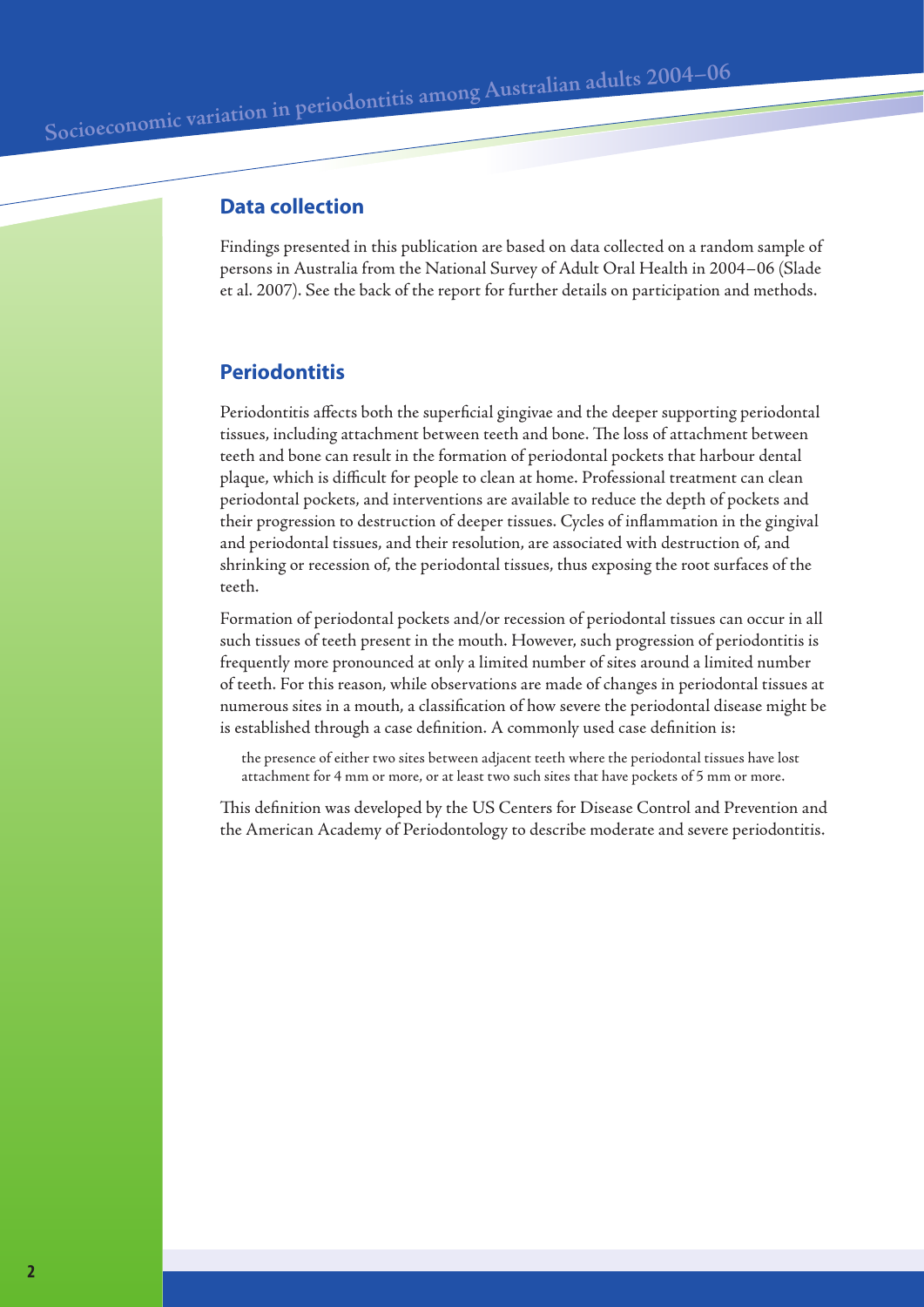## **Prevalence of periodontitis in Australian adults**

The overall prevalence of periodontitis from the National Survey of Adult Oral Health in 2004–06 was 24.2%. However, periodontitis was strongly age related, as shown in Figure 1.



*Source:*` National Survey of Adult Oral Health 2004–06

#### **Figure 1: Prevalence of periodontitis by age in the adult Australian population**

The prevalence of periodontitis increased from 2.8% in 18–24 year olds to 60.8% in those aged 75 years and older. The increase was linear across the age range.

Moderate and severe periodontitis also varied between men and women. Figure 2 shows that there was a higher prevalence of males with periodontitis than females.



*Source:* National Survey of Adult Oral Health 2004–06

#### **Figure 2: Prevalence of periodontitis by sex in the Australian adult population**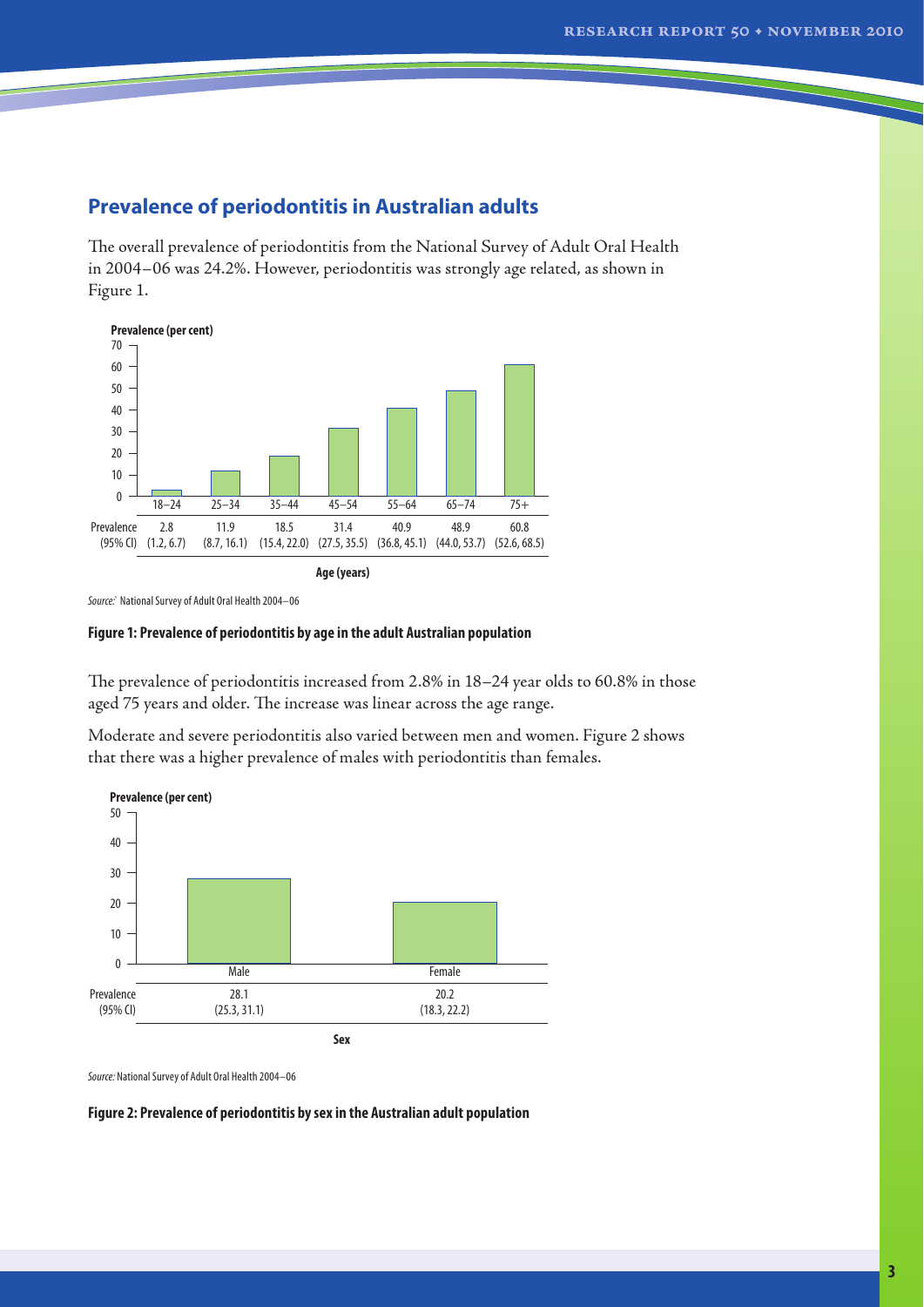## **Prevalence of periodontitis by socioeconomic status**

For this report, household income was chosen as a measure of socioeconomic status. Household income has been categorised by \$20,000 bands, roughly equivalent to quintiles of the population, but with a lower percentage of adults in the lowest household income category and a higher percentage in the highest income category.

The prevalence of moderate or severe periodontitis varied markedly across the household income categories, as presented in Figure 3.



*Source:* National Survey of Adult Oral Health 2004–06

**Figure 3: Prevalence of periodontitis by household income**

The prevalence of periodontitis was highest in the lowest income category (42.6%), and in the highest income category, the prevalence was markedly lower (15.0%).

The socioeconomic gradient in periodontitis was reasonably linear across the household income categories. The rate ratio in the prevalence of periodontitis was 2.8:1 between the highest and lowest income categories.

The association of periodontitis with household income was varied by both age and sex as shown in Figures 1 and 2. Household income is also related to the age and sex of the adult occupants.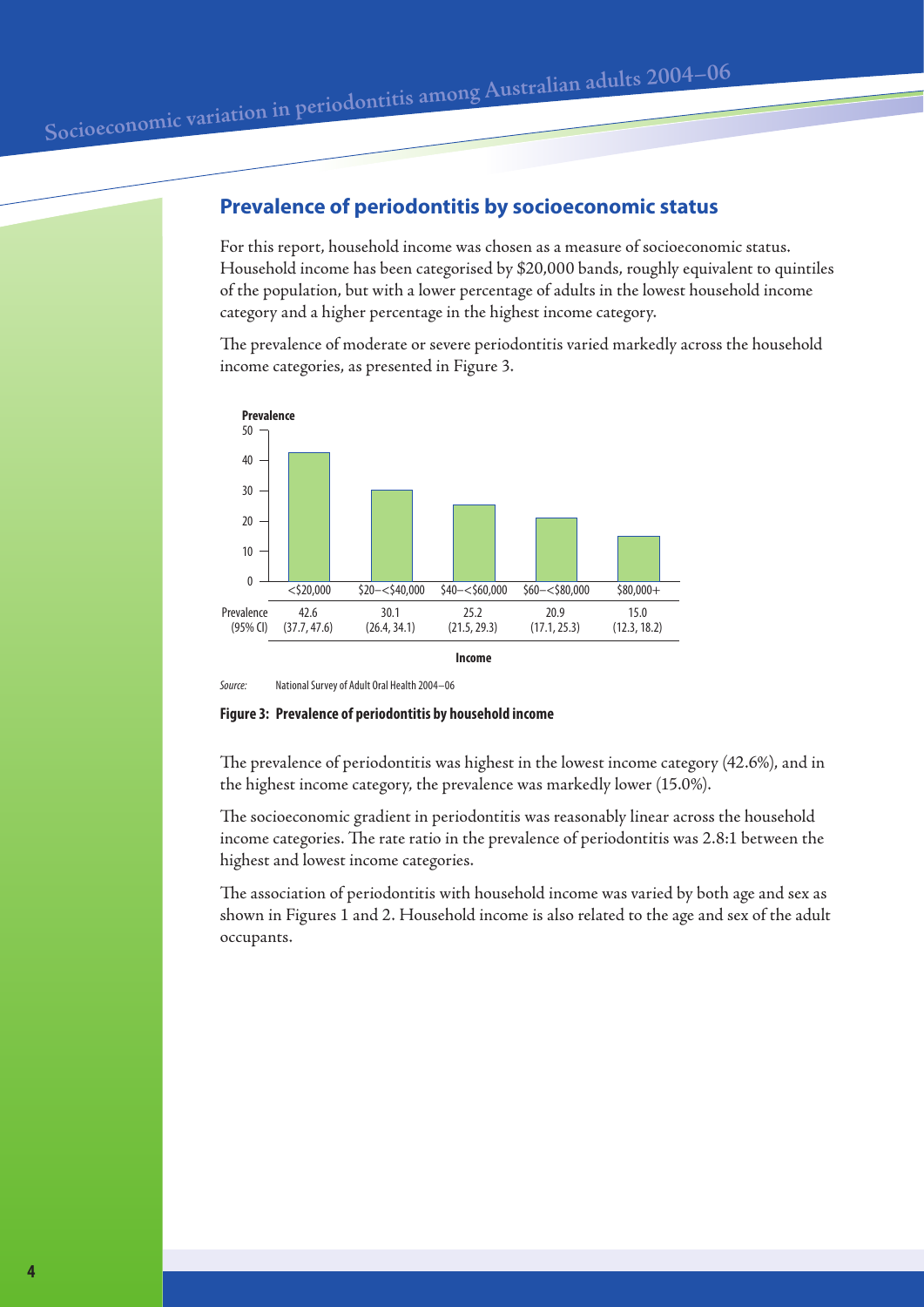## **Association among age, sex and household income**

Table 1 presents the Australian household income distribution by age and sex groups. Among older age groups, a higher percentage of persons were observed in low income households.

|             | <b>Household income</b> |                      |                       |                     |            |  |
|-------------|-------------------------|----------------------|-----------------------|---------------------|------------|--|
|             | $<$ \$20,000            | $$20,000 - < 40,000$ | $$40,000 - < $60,000$ | $$60,000 - $80,000$ | $$80,000+$ |  |
| All         | 14.6                    | 21.2                 | 19.0                  | 16.2                | 29.1       |  |
| Age (years) |                         |                      |                       |                     |            |  |
| $18 - 24$   | 4.7                     | 17.8                 | 16.6                  | 20.1                | 40.9       |  |
| $25 - 34$   | 7.1                     | 18.6                 | 19.8                  | 20.9                | 33.6       |  |
| $35 - 44$   | 8.9                     | 16.9                 | 23.9                  | 19.8                | 30.5       |  |
| $45 - 54$   | 8.0                     | 17.1                 | 19.1                  | 17.4                | 38.3       |  |
| $55 - 64$   | 21.5                    | 26.3                 | 19.6                  | 9.9                 | 22.7       |  |
| $65 - 74$   | 41.2                    | 37.2                 | 10.7                  | 5.8                 | 5.0        |  |
| $75+$       | 52.2                    | 32.7                 | 11.4                  | 2.9                 | 0.7        |  |
| Sex         |                         |                      |                       |                     |            |  |
| Male        | 12.6                    | 18.5                 | 18.8                  | 17.8                | 32.4       |  |
| Female      | 16.7                    | 24.0                 | 19.3                  | 14.5                | 25.5       |  |

#### **Table 1: Household income and distribution of the adult dentate population by age and sex**

*Source:* National Survey of Adult Oral Health 2004–06

Conversely, the percentage of adults in the highest income households remained high until the 65–74 year old and 75 years and older age groups, where it was markedly lower.

Similarly, a higher percentage of females were in lower income households and a higher percentage of males in higher income households.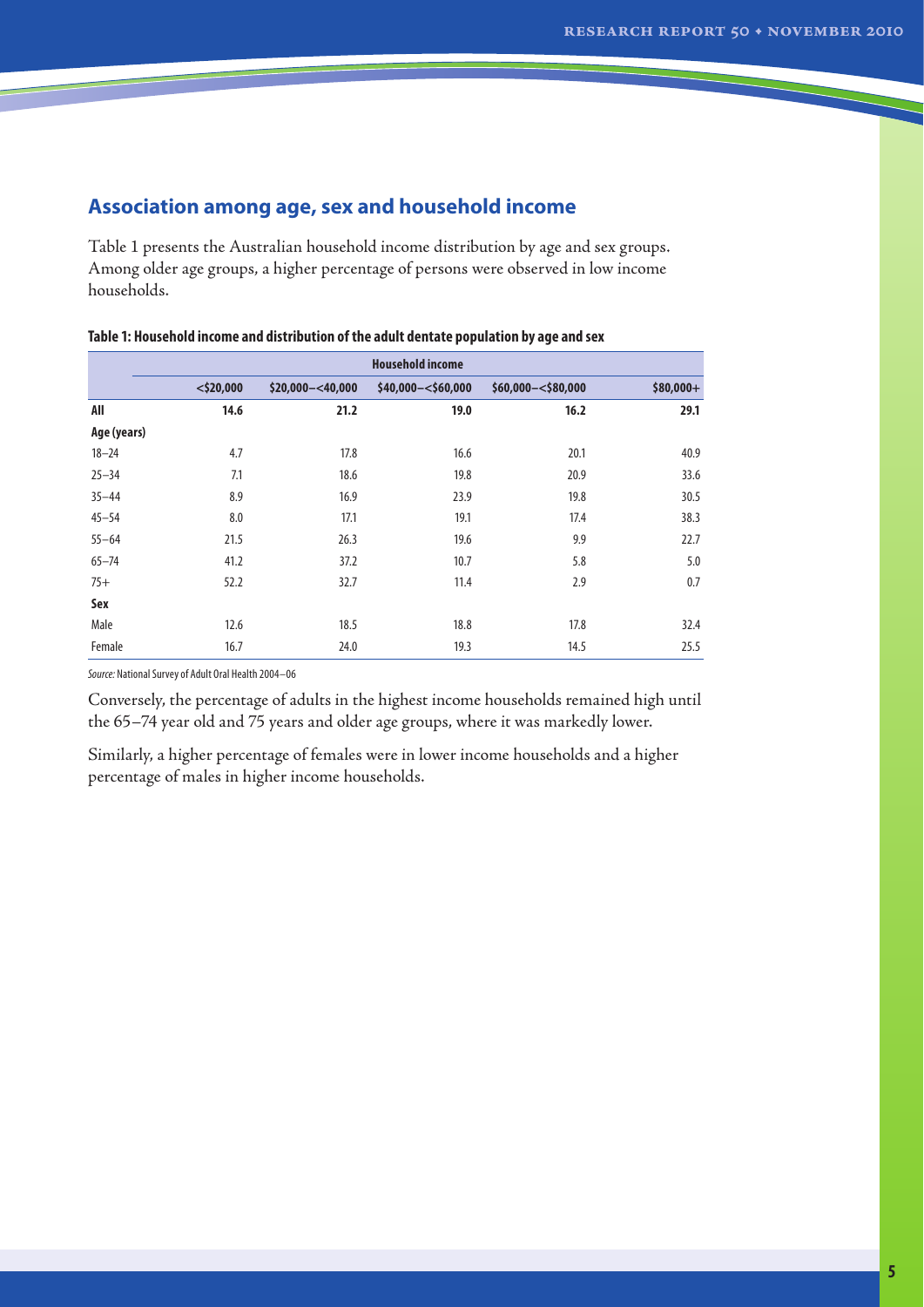The prevalence of periodontitis by household income was re-examined after directly standardising for age and sex.

The age- and sex-adjusted prevalence of periodontitis was highest in the lowest income category (33.5%) and lowest in the highest income category (18.1%) (Figure 4).

The socioeconomic gradient in prevalence of periodontitis was somewhat attenuated when controlling for age and sex. However, there remained a rate ratio of 1.9:1 between the highest and lowest household income categories.

While there was still a socioeconomic gradient in the prevalence of periodontitis, the gradient was not linear—there was a step up at the lowest income category and a step down at the highest income category (i.e. the three middle income groups were similar).



*Source:* National Survey of Adult Oral Health 2004–06

**Figure 4: Prevalence of periodontitis by household income—age and sex adjusted**

#### **Discussion**

What makes adults from lower income households 'sicker' in terms of periodontitis?

The commonly identified risk factors might include oral hygiene practices, smoking and access to dental care. However, such behavioural risk factors frequently explain only a limited proportion of the socioeconomic gradient in chronic diseases such as periodontitis. Other contextual and individual determinants associated with the social environment, work, and psychological resistance and vulnerability may influence the immune response and pathophysiological changes that manifest as periodontitis.

#### **Conclusions**

Periodontitis is a prevalent chronic disease in Australia, affecting just less than onequarter of adults. However, the prevalence of periodontitis shows a socioeconomic gradient, being almost twice as great in lower income than higher income households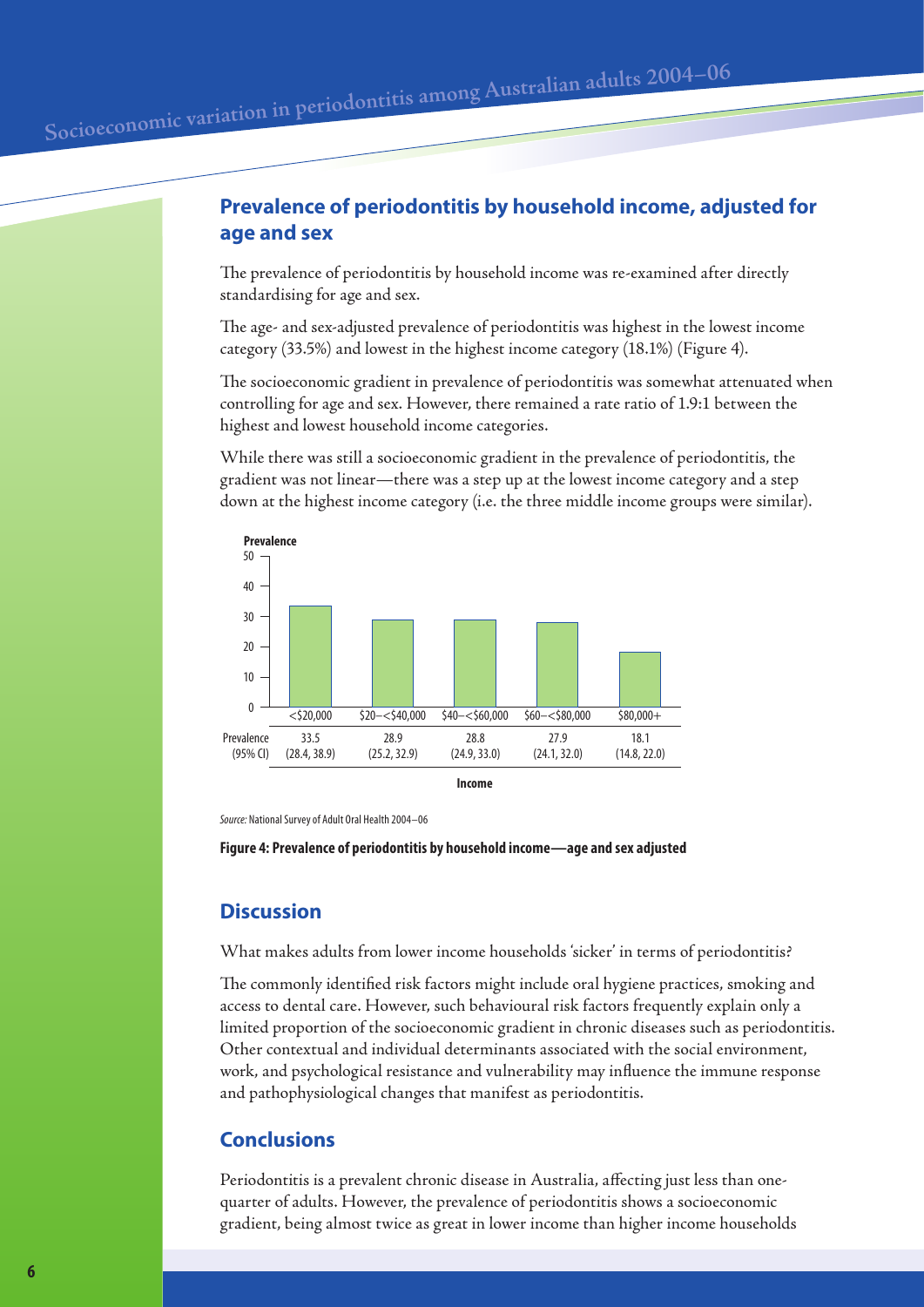after adjusting for age and sex. Why the periodontal health of adults from lower income households is poorer requires research, but the putative factors include individual and contextual determinants.

While the Indigenous status of the client was collected during the survey, the quality of these data was not sufficient to enable their analysis and reporting in a way which would contribute to our understanding of the dental health of Indigenous Australians.

#### **Data collection methods and response**

The 2004–06 National Survey of Adult Oral Health (NSAOH) involved a three-stage, stratified clustered sampling design to select a sample of Australians aged 15 years and older from households with listed telephone numbers in an 'electronic white pages' database.

From this sampling frame 15 strata were chosen, with population proportional to size selection. The strata comprised metropolitan and non-metropolitan areas of the seven states and the Northern Territory, and the single stratum of the Australian Capital Territory. Postcode comprised the primary sampling unit, with household being the secondary sampling unit.

The sample participants were approached to participate in a computer-assisted telephone interview (CATI) followed by an oral epidemiological examination and a mailed questionnaire.

In the 2004–06 NSAOH a total of n=14,123 adults responded to the CATI (49% response rate) and n=5,505 were examined (44% of interviewed people who were invited to the examination).

The assessment of periodontal tissues was based on the US National Health and Nutrition Examination Survey (NHANES) methods. Assessments were made of periodontal pocket depth and gingival recession, both recorded in millimetres, at three sites around all teeth present, except third molars. All fractional measurements were rounded down. The accuracy of survey examiners was assessed by comparison with the survey's principal examiner.

Data were weighted by state/territory, metropolitan/non-metropolitan location, age and sex. To account for design effects associated with the complex sample design, data were analysed using survey procedures that adjusted for strata and primary sampling units.

During data analysis the observations on periodontal pocket depth and gingival recession were used to derive a diagnosis of periodontitis using the case definition (see page 2).

#### **References**

Slade GD, Spencer AJ & Roberts-Thomson KF 2007. Australia's dental generations: the National Survey of Adult Oral Health 2004–06. Cat. no. DEN 165. Canberra: Australian Institute of Health and Welfare(Dental Statistics and Research Series No. 34).